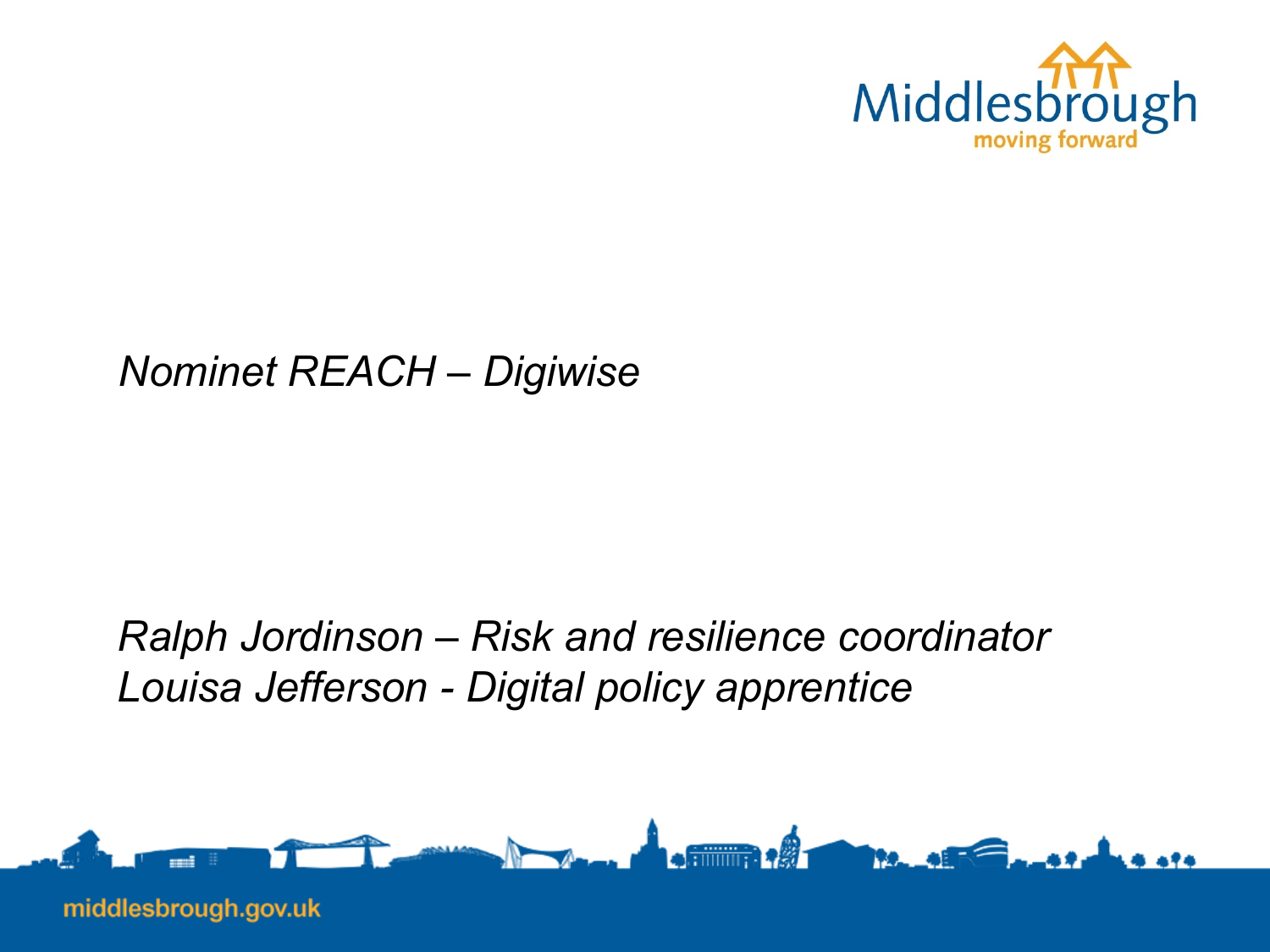

- *Elevating young peoples' voice to influence the services affecting their digital access.*
- *Purpose of the report is to develop a policy / best practice document for children looked after and children leaving care online access.*
- *Care experienced young people have invaluable insight which is currently under-used in relation to digital and online safety policy development.*

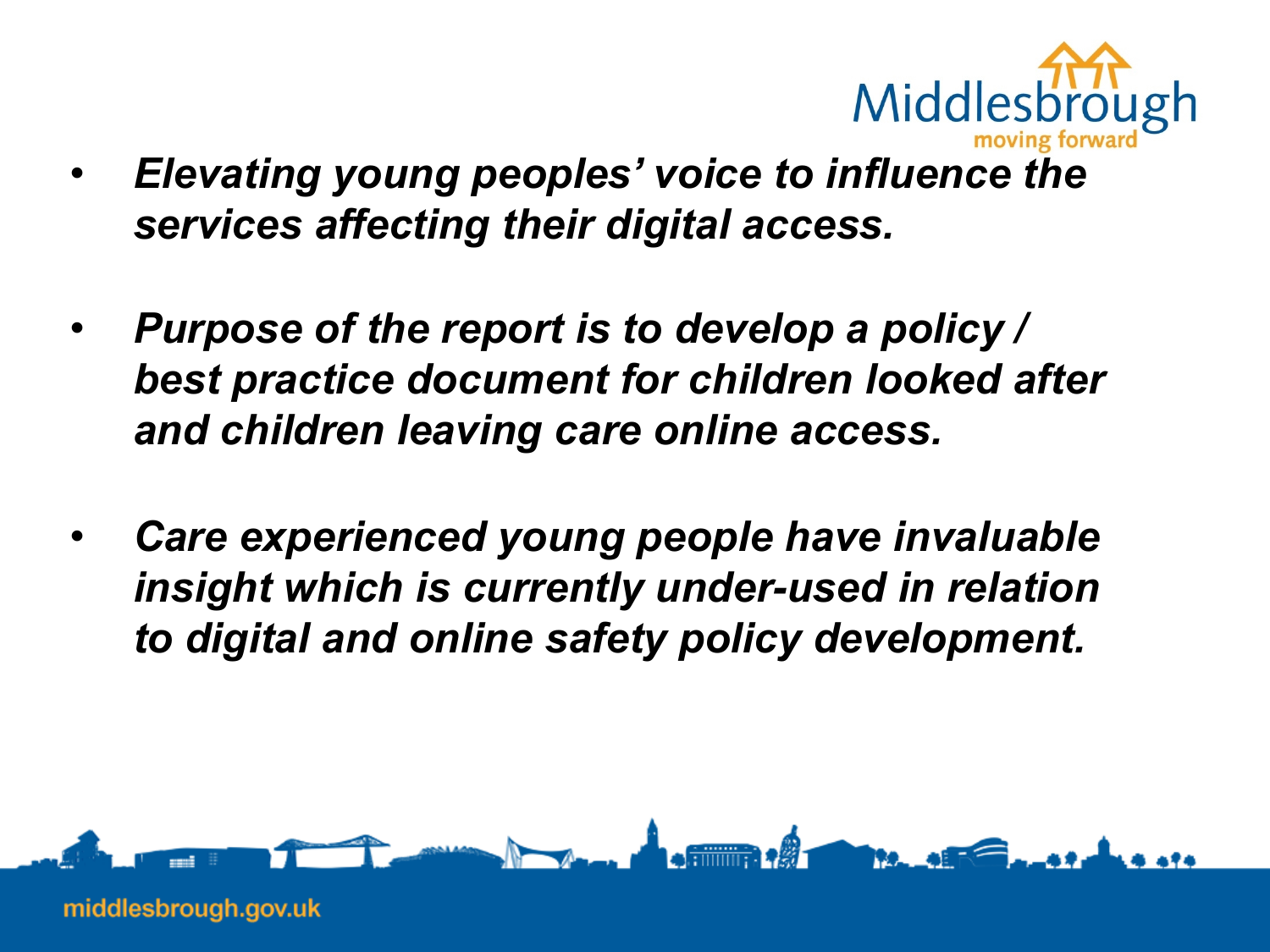# **Progress so far**



- a) Employed an apprentice who has care experience
- b) Project lead and the apprentice have been trained in *Impact Measurement and Management* and developed a '**Theory of Change**' and young person **blog**.
- c) Consulted with young people and established the survey name: '*Digiwise*'
- d) Formed a Steering Group to advise on key issues
- e) Developed an action plan which drives the project
- f) Hosted a care leavers football match and consultation event at Middlesbrough Football Community Foundation
- g) Designed and implemented a consultation survey for young people with care experience
- h) Designed a consultation survey for Foster Carers, Residential Workers and Social Workers.
- i) Is in the process of undertaking all consultation in g) and h) above

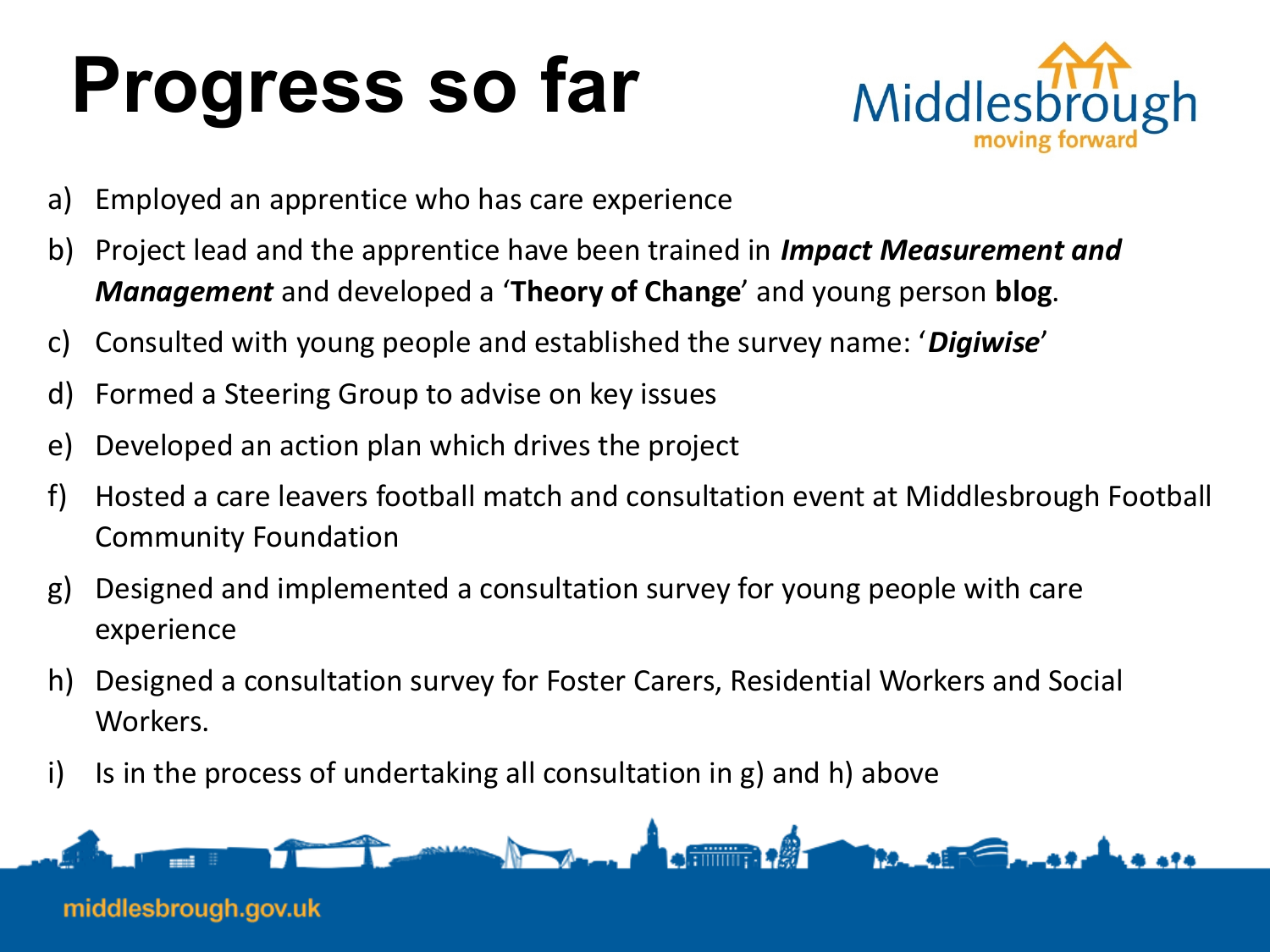## **Survey early findings**



Early indications from the young peoples' survey shows:

- 100% are accessing the internet
- 93% access 1 or more social media account as their main activity
- 60% of the young people surveyed are going online for more than 8 hours per week,
- 87% are using their smartphone as the main device to access the internet, but choosing their own data plans over the residential home internet connection, this is because they have unlimited access data plans (this potentially poses a risk if there are no filters or controls enabled)
- 60% of young people surveyed reported that they had seen the sale of drugs on their social media
- 33% had requests to send youth produced sexual imagery (Indecent images)
- 73% had seen fake news reports

middlesbrough.gov.uk

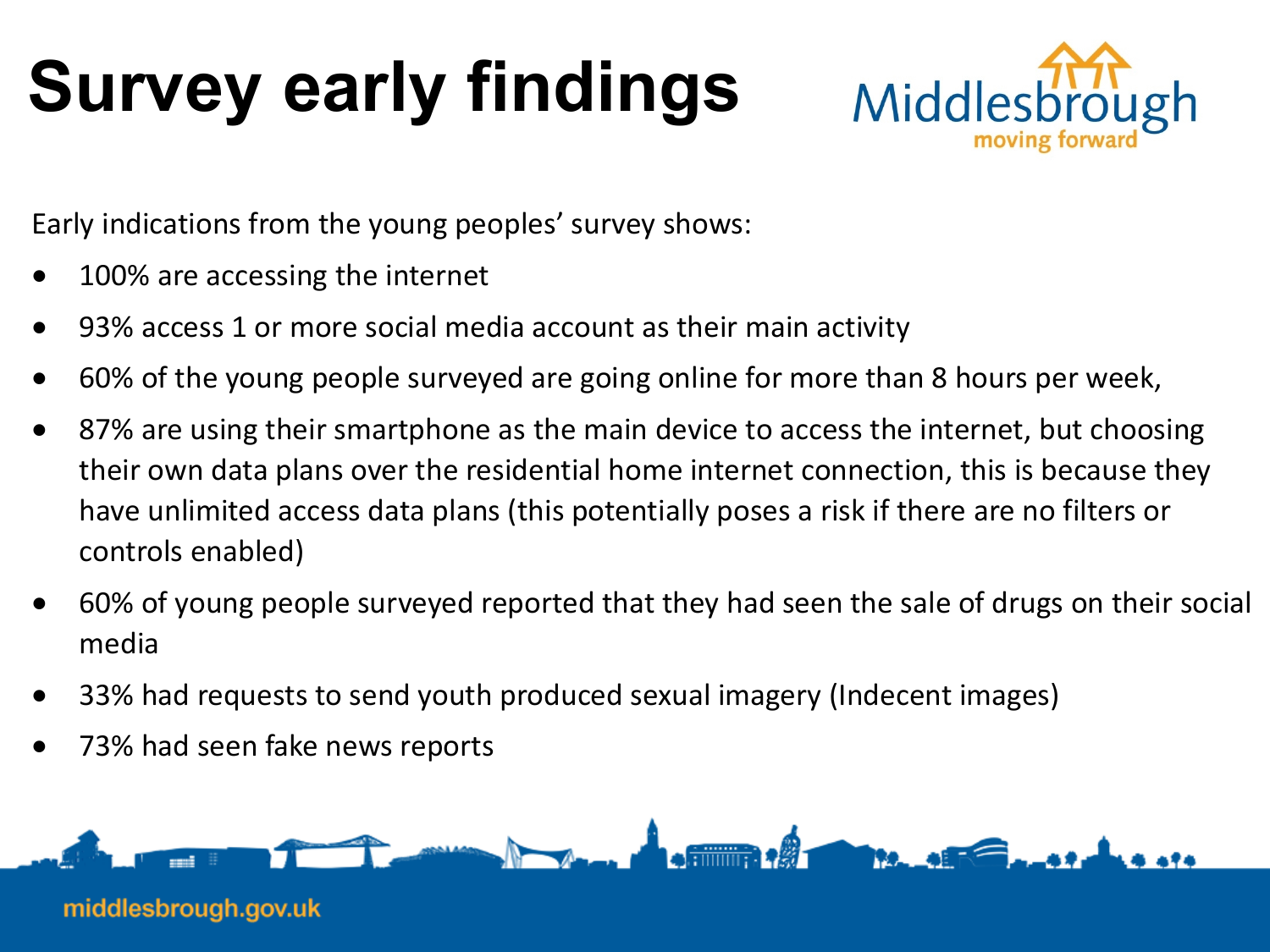

**UK Council for<br>Internet Safety** 



Department of Culture, Media and Sport (DCMS) backed tool, UKCIS Digital Passport is a new innovative communication tool to help children and young people with care experience to explore their online lives and help keep them safe in online spaces (risks outside of the home).

It has three parts which should all be used together:

- Digital Passport: An introduction
- Digital Passport: For adults and carers
- Digital Passport: For children and young people

Talking regularly about their digital lives with a trusted adult is a key way to help keep children and young people safe online. The Passport provides structure and resources to support professionals in having those conversations.



middlesbrough.gov.uk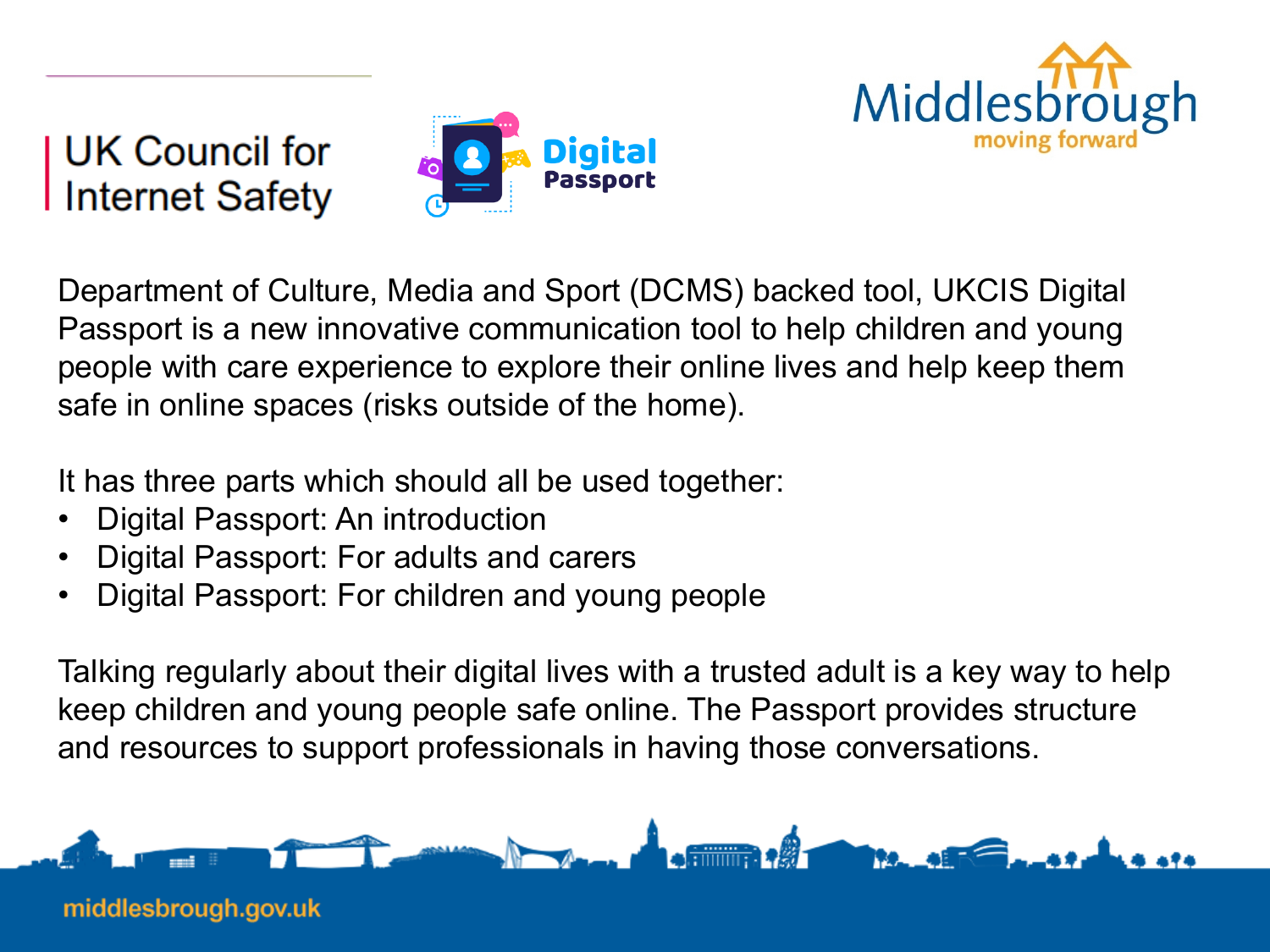

### **Foster carers survey**

- The project will continue with a survey for Foster Carers, Social Workers and Residential Workers.
- This will identify key skills gaps in their knowledge and their experiences of young people accessing online spaces in their care.
- This professionals survey is with our consultation portal and expected to be live by end of January 2022, the findings will also inform the final policy.
- The next update for this board will be in June/July 2022.